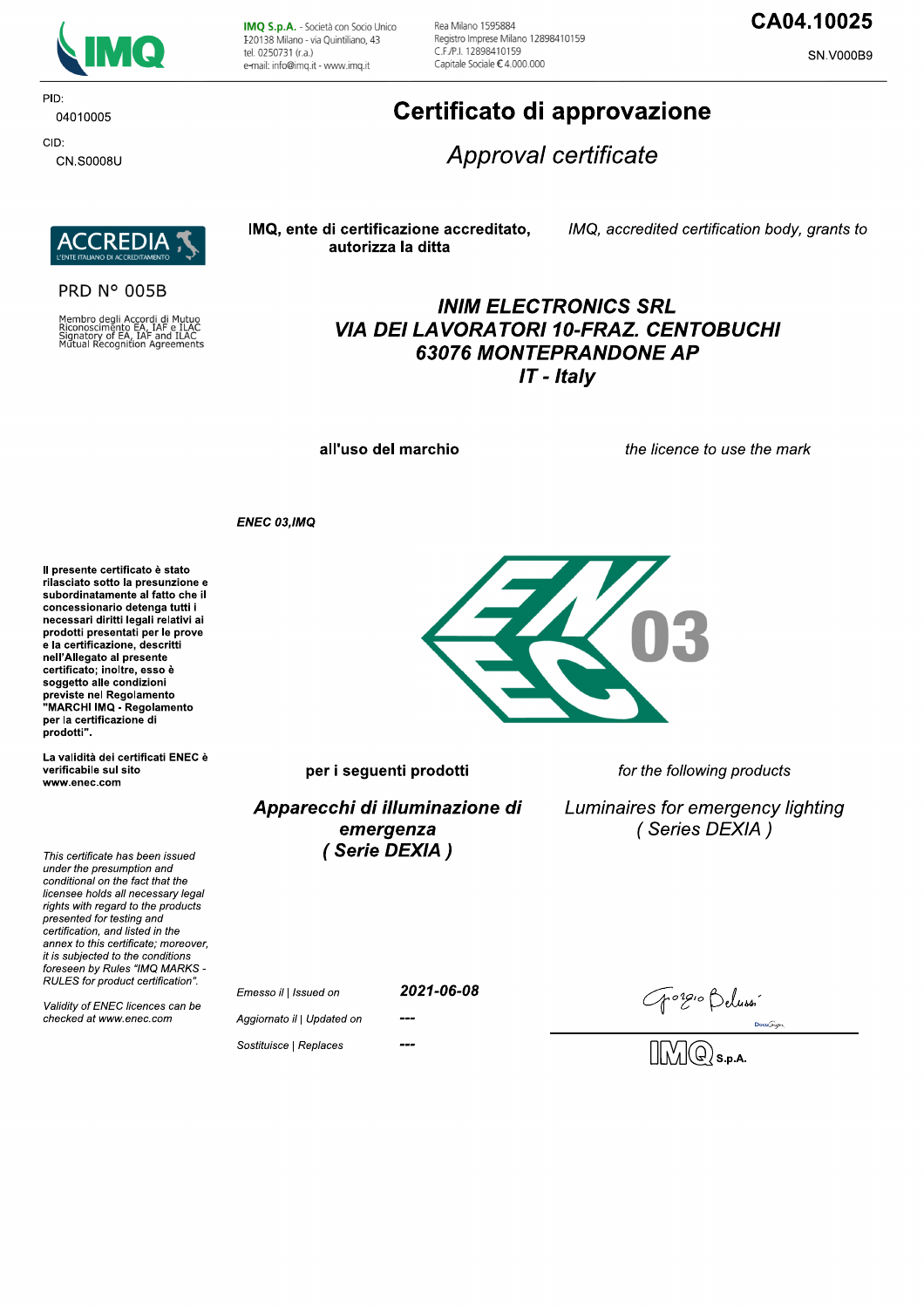

IMQ S.p.A. - Società con Socio Unico I 20138 Milano - via Quintiliano, 43 tel. 0250731 (r.a.) e-mail: info@imq.it - www.imq.it

Rea Milano 1595884 Registro Imprese Milano 12898410159 C.F./P.I. 12898410159 Capitale Sociale €4.000.000

**SN.V000B9** 

Allegato - Certificato di approvazione Annex - Approval certificate

Emesso il | Issued on 2021-06-08 Aggiornato il | Updated on Sostituisce | Replaces

**Prodotto | Product** 

# Apparecchi di illuminazione di emergenza **Luminaires for emergency lighting**

| <b>Concessionario   Licence Holder</b>                                                                                      |           |       |                                                                                     | <b>Marchio   Mark</b>                                                               |  |  |  |  |
|-----------------------------------------------------------------------------------------------------------------------------|-----------|-------|-------------------------------------------------------------------------------------|-------------------------------------------------------------------------------------|--|--|--|--|
| <b>INIM ELECTRONICS SRL</b><br><b>VIA DEI LAVORATORI 10-FRAZ. CENTOBUCHI</b><br><b>63076 MONTEPRANDONE AP</b><br>IT - Italy |           |       |                                                                                     | ENEC 03.IMQ                                                                         |  |  |  |  |
| Costruito a   Manufactured at                                                                                               |           |       |                                                                                     |                                                                                     |  |  |  |  |
| PI.T00049                                                                                                                   | C06734824 | 63078 | <b>SPINETOLI</b>                                                                    | AP<br>Italy                                                                         |  |  |  |  |
| sopra elencati.                                                                                                             |           |       | Copia del presente certificato deve essere conservata presso i luoghi di produzione | Copy of this certificate must be available at the manufacturing places listed above |  |  |  |  |
| Norme / Specifiche tecniche                                                                                                 |           |       |                                                                                     | <b>Standards / Technical specifications</b>                                         |  |  |  |  |
| Prodotto/i conforme/i alle Norme/Specifiche tecniche:                                                                       |           |       |                                                                                     | Product/s complying to Standards/Technical specifications:                          |  |  |  |  |
| EN 60598-1:2015 + A1:2018                                                                                                   |           |       |                                                                                     | EN 60598-1:2015 + A1:2018                                                           |  |  |  |  |
| EN 60598-2-22:2014 + A1:2020                                                                                                |           |       |                                                                                     | EN 60598-2-22:2014 + A1:2020                                                        |  |  |  |  |
| EN 60598-2-2:2012                                                                                                           |           |       |                                                                                     | EN 60598-2-2:2012                                                                   |  |  |  |  |
| IEC/TR 62778:2014                                                                                                           |           |       |                                                                                     | IEC/TR 62778:2014                                                                   |  |  |  |  |

IE Limitazioni ENEC all. B Prodotti conformi agli obiettivi di sicurezza della Direttiva B.T. 2014/35/UE (Allegato I).

**ENEC Limitation encl. B** Products meeting the safety objectives of Low Voltage Directive 2014/35/EU (Annex I).

# **Rapporti | Test Reports**

AI20-0055601-08; AI20-0055606-02

| Tensione nominale   Rated voltage                                                                                   | 230 V                                                |
|---------------------------------------------------------------------------------------------------------------------|------------------------------------------------------|
| Grado di protezione   Degree of protection (IP)                                                                     | <b>IP65</b>                                          |
| Tipo di installazione   Type of installation                                                                        | parete/plafone/incasso / wall/ceiling/recessed       |
| Classificazione del materiale del piano di appoggio  <br>Classification according to material of supporting surface | normalmente infiammabile / normally flammable        |
| Classe di isolamento   Degree of protection (class)                                                                 |                                                      |
| Tipo di servizio   Type of operation                                                                                | permanente centralizzato / maintained central supply |
| Serie   Series                                                                                                      | <b>DEXIA</b>                                         |
| Gruppo di rischio   Risk group <b>RG1 a / at 75 cm</b>                                                              |                                                      |
|                                                                                                                     |                                                      |

## Articoli (con dettagli) | Articles (with details)

AR.V003S1

Marca | Trade mark inim ELECTRONIC N.lampada/Pn | No. of lamps/Rated wattage 7,5 W Attacco lamp./tipo | Lamp cap/type 30 LED White Rif. di tipo | Type ref. DXLA240042 Flusso in ordinario | Permanent lumen 700 Im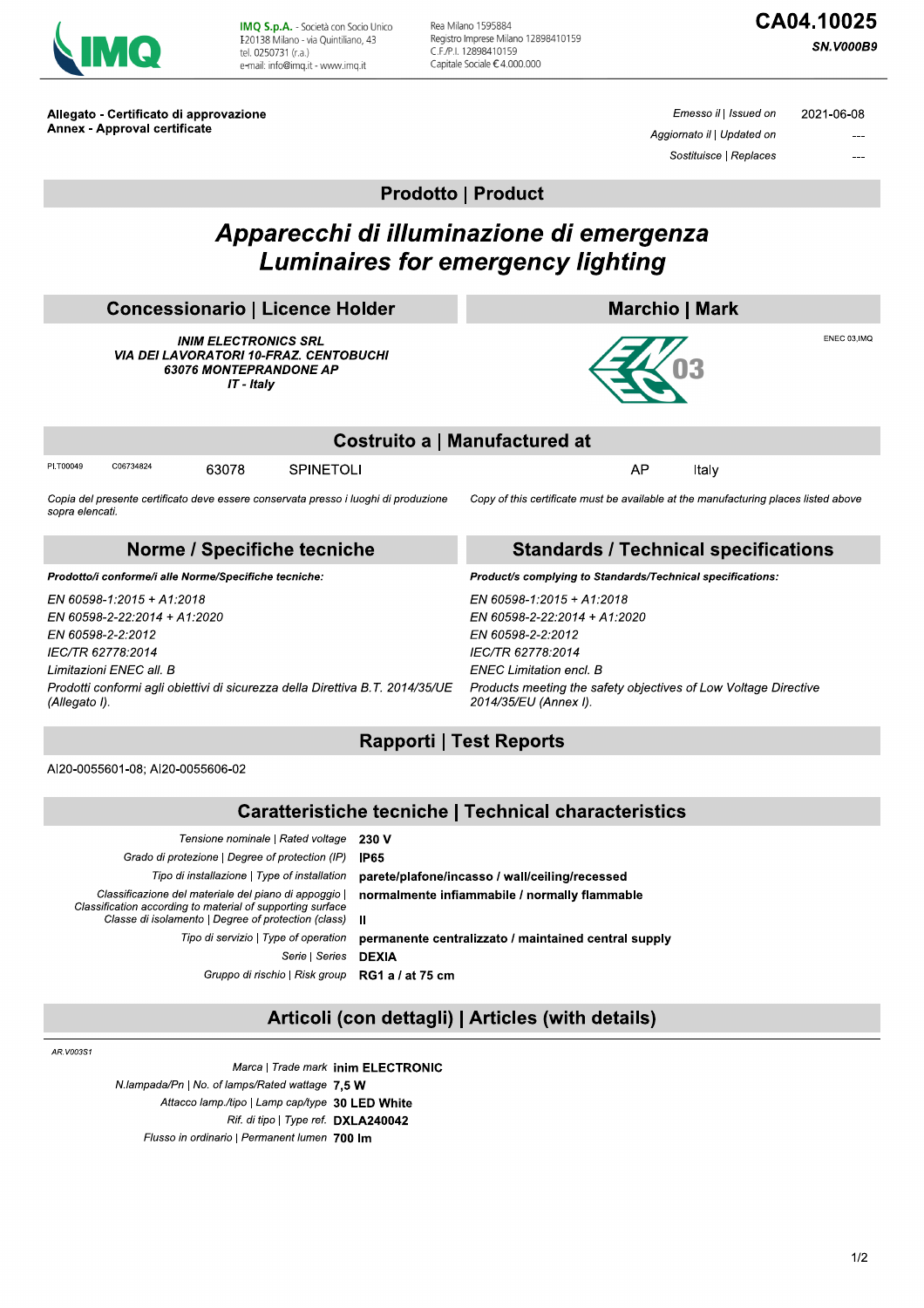

Rea Milano 1595884 Registro Imprese Milano 12898410159<br>C.F./P.I. 12898410159 Capitale Sociale  $\epsilon$  4.000.000

AR.V003S2

Marca | Trade mark inim ELECTRONIC N.lampada/Pn | No. of lamps/Rated wattage 15 W Attacco lamp./tipo | Lamp cap/type 30 LED White Rif. di tipo | Type ref. DXLA360042 Flusso in ordinario | Permanent lumen 1300 Im

# **Componenti | Component List**

## Vedere apposito elenco /See relevant annex

Emesso il | Issued on 2021-06-08

BTV.040100.DD23

Sostituisce | Replaces ---

## Diritti di concessione | Annual Fees

SN.V000B9

Importo modelli ENEC - 0401 - Apparecchi di illuminazione e accessori | ENEC models - 0401 -Luminaires

Aggiornato il | Updated on ---

 $\overline{1}$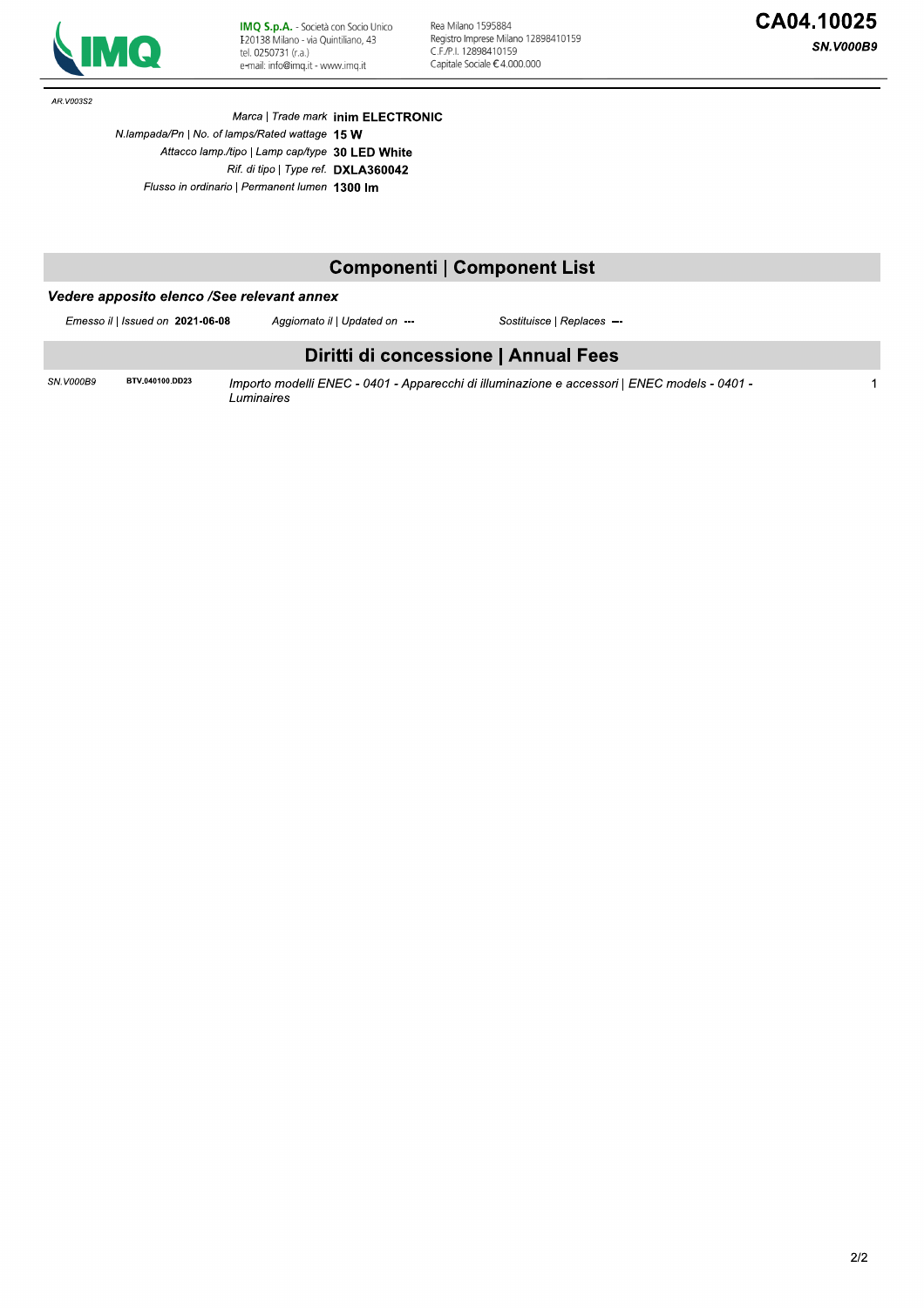### *(\*) Each Component / Material is signed by a letter having the following meaning*

- *A Approved component/material replaceable with another one, also certified, with equivalent characteristics*
- *B The component/material is replaceable if authorised by the Test House*
- *C Integrated component/material tested together with the appliance*
- *D Alternative component/material*

#### *COMPONENT/MATERIAL LIST ANNEXED TO LICENSE No. CA04.10025 / TR No. AI20-0055601-08 (To be attached to the relevant TR and/or license)*

## *Components list for luminaire Type Ref. DXLA240042 .*

| <b>Type of</b><br>component or<br>material | <b>Letter</b><br>$*$ | <b>Manufacturer</b><br><b>Trademark</b> | <b>Type Model</b>  | <b>Technical data</b>                                  | <b>Complies with the</b><br>standard(s)           | Mark(s) of<br>conformity                          |
|--------------------------------------------|----------------------|-----------------------------------------|--------------------|--------------------------------------------------------|---------------------------------------------------|---------------------------------------------------|
| Electronic controlgear<br>for LED module   | B / C                | <b>Inim</b><br><b>ELECTRONIC</b>        | <b>IN257L2</b>     | 230 Vac / 15 Vdc<br>10 W tc 75 °C                      | IEC 61347-1<br>IEC 61347-2-13 + A1                | <b>AUT IMQ</b><br>SN.V000CT<br>TR AI20-0055602-04 |
| LED module for<br>general lighting         | B/C                  | Inim<br><b>ELECTRONIC</b>               | IN258-R0           | 0,33A/0,65A<br>5 W / 10 W 30 LED<br>tc 80 $^{\circ}$ C | IEC 62031 + A1 + A2                               | <b>AUT IMQ</b><br>SN.V000CV<br>TR AI20-0055604-02 |
| Internal wiring                            | A                    | $\overline{\phantom{a}}$                | H03V-F             | AWG20                                                  | Tested acc. to<br>IEC 60598-1 clause 5            | Tested by IMQ                                     |
| Connecting device                          | A                    | Degson<br>Electronics Co.<br>Ltd.       | 2EDGV-5.0          | T 110 °C                                               | IEC 61984                                         | <b>VDE</b>                                        |
| Connector                                  | C                    | <b>JVT</b>                              | 1125W4T<br>04SNR-S |                                                        | Tested acc. to<br>IEC 60598-1 clause 13<br>and 15 | Tested by IMQ                                     |
|                                            |                      |                                         |                    |                                                        |                                                   |                                                   |
|                                            |                      |                                         |                    |                                                        |                                                   |                                                   |
|                                            |                      |                                         |                    |                                                        |                                                   |                                                   |
|                                            |                      |                                         |                    |                                                        |                                                   |                                                   |
|                                            |                      |                                         |                    |                                                        |                                                   |                                                   |
|                                            |                      |                                         |                    |                                                        |                                                   |                                                   |
|                                            |                      |                                         |                    |                                                        |                                                   |                                                   |
|                                            |                      |                                         |                    |                                                        |                                                   |                                                   |
|                                            |                      |                                         |                    |                                                        |                                                   |                                                   |
|                                            |                      |                                         |                    |                                                        |                                                   |                                                   |
|                                            |                      |                                         |                    |                                                        |                                                   |                                                   |
|                                            |                      |                                         |                    |                                                        |                                                   |                                                   |

**(\*) These columns are filled in by IMQ.** Queste colonne sono compilate a cura dell'IMQ.

**(\*\*) CSv: Certificate under Surveillance.** CSv: Certificato di sorveglianza